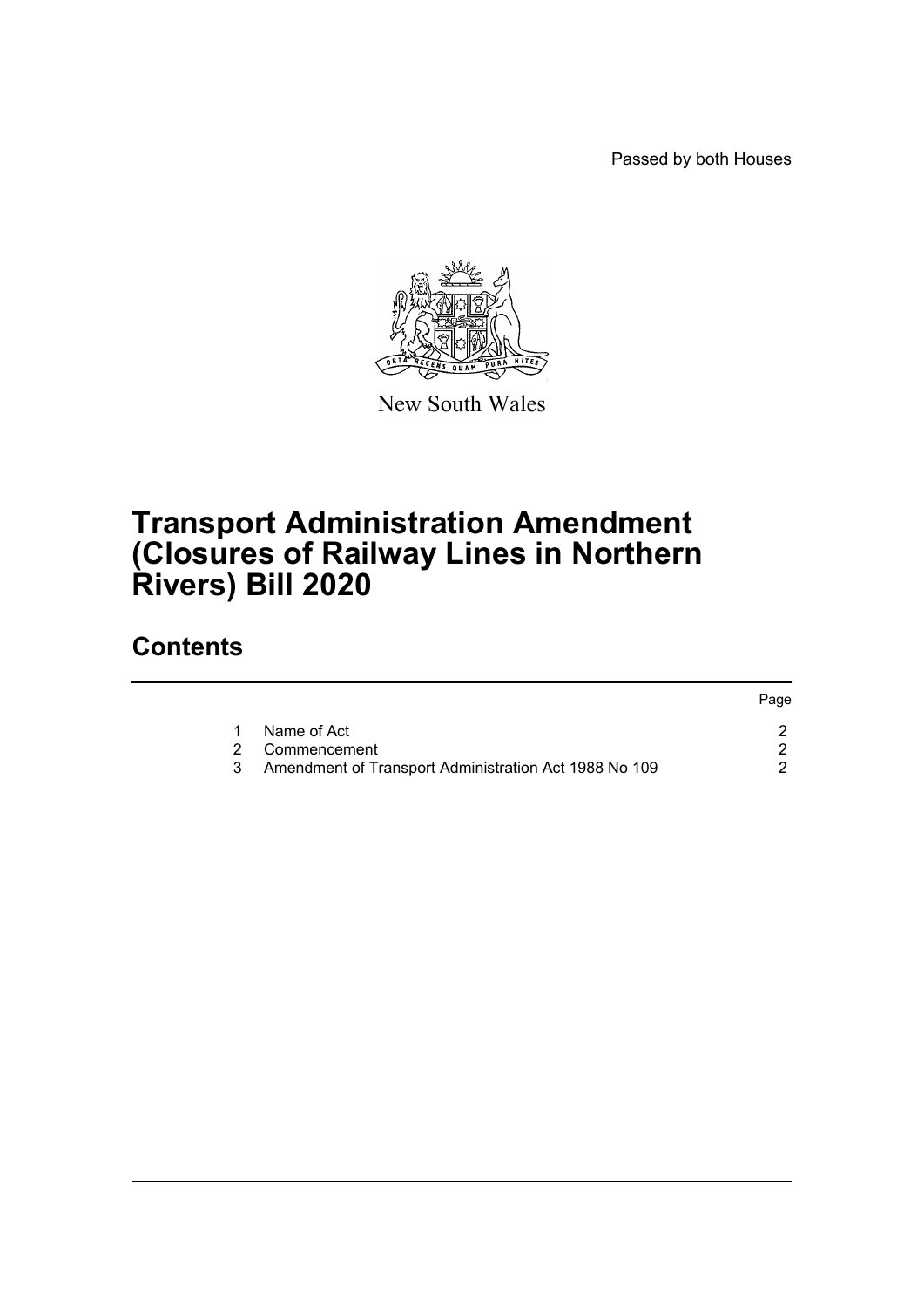*I certify that this public bill, which originated in the Legislative Assembly, has finally passed the Legislative Council and the Legislative Assembly of New South Wales.*

> *Clerk of the Legislative Assembly. Legislative Assembly, Sydney, , 2020*



New South Wales

# **Transport Administration Amendment (Closures of Railway Lines in Northern Rivers) Bill 2020**

Act No , 2020

An Act to amend the *Transport Administration Act 1988* to authorise the closure of railway lines between Crabbes Creek and Condong and between Casino and Bentley and to retain the land in public ownership.

*I have examined this bill and find it to correspond in all respects with the bill as finally passed by both Houses.*

*Assistant Speaker of the Legislative Assembly.*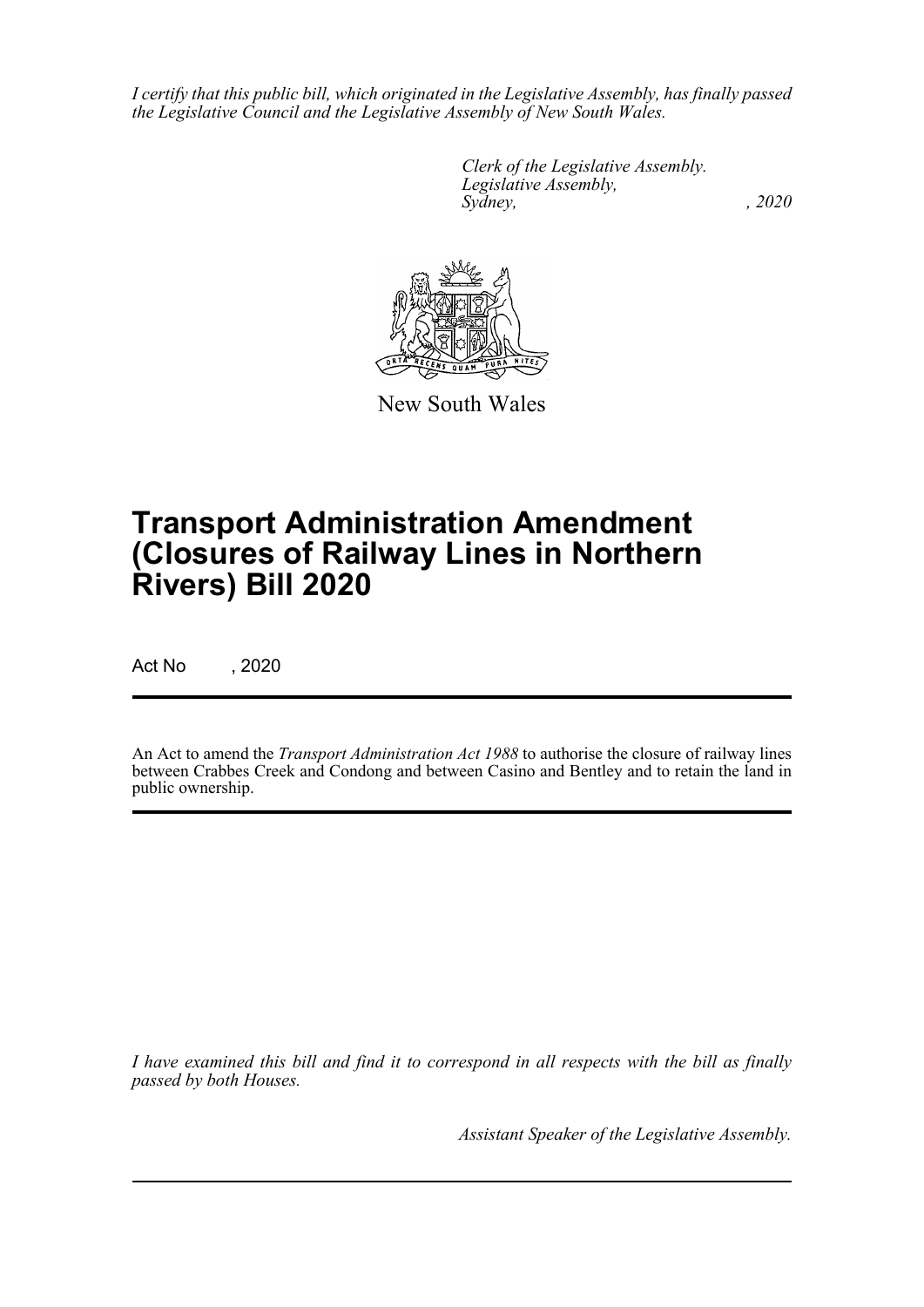Transport Administration Amendment (Closures of Railway Lines in Northern Rivers) Bill 2020 [NSW]

#### <span id="page-2-0"></span>**The Legislature of New South Wales enacts—**

#### **1 Name of Act**

This Act is the *Transport Administration Amendment (Closures of Railway Lines in Northern Rivers) Act 2020*.

#### <span id="page-2-1"></span>**2 Commencement**

This Act commences on the date of assent to this Act.

#### <span id="page-2-2"></span>**3 Amendment of Transport Administration Act 1988 No 109**

#### **Schedule 7 Savings, transitional and other provisions**

Insert at the end of the Schedule—

### **Part 31 Provisions authorising closure of railway lines in Northern Rivers**

#### **228 Closure of railway lines from Crabbes Creek to Condong and from Casino to Bentley**

- (1) For the purposes of section 99A, a rail infrastructure owner is authorised to close the whole or any part of the railway line that runs from—
	- (a) Crabbes Creek (Rail KM 909.95) to Condong (Rail KM 938.64), and
	- (b) Old Casino Station Precinct, Casino (Rail KM 806.9) to Back Creek Bridge, Bentley (Rail KM 819.7). **Note.** Rail KM is rail kilometrage and measures distance in kilometres from Central Station, Sydney.
- (2) Accordingly, a rail infrastructure owner authorised under this clause may sell or otherwise dispose of the land concerned and remove the railway tracks and other works concerned.

#### **229 Land to remain in public ownership**

- (1) The land referred to in clause 228 may be sold or otherwise disposed of only if the transferee is—
	- (a) a transport authority within the meaning of section 94, or
	- (b) a public subsidiary corporation of a transport authority, or
	- (c) a State owned corporation, or
	- (d) the Crown or a person or body acting on behalf of the Crown, or
	- (e) a local council.
- (2) This clause extends to the sale or disposal of the land by a person or body specified in subclause (1).
- (3) This clause does not apply to a lease of the land.

#### **230 Lease of land for certain purposes only**

- (1) The land referred to in clause 228 may be leased for recreation, tourism or community and related purposes only.
- (2) This clause extends to the lease of the land by a person or body to whom the land is transferred under clause 229.